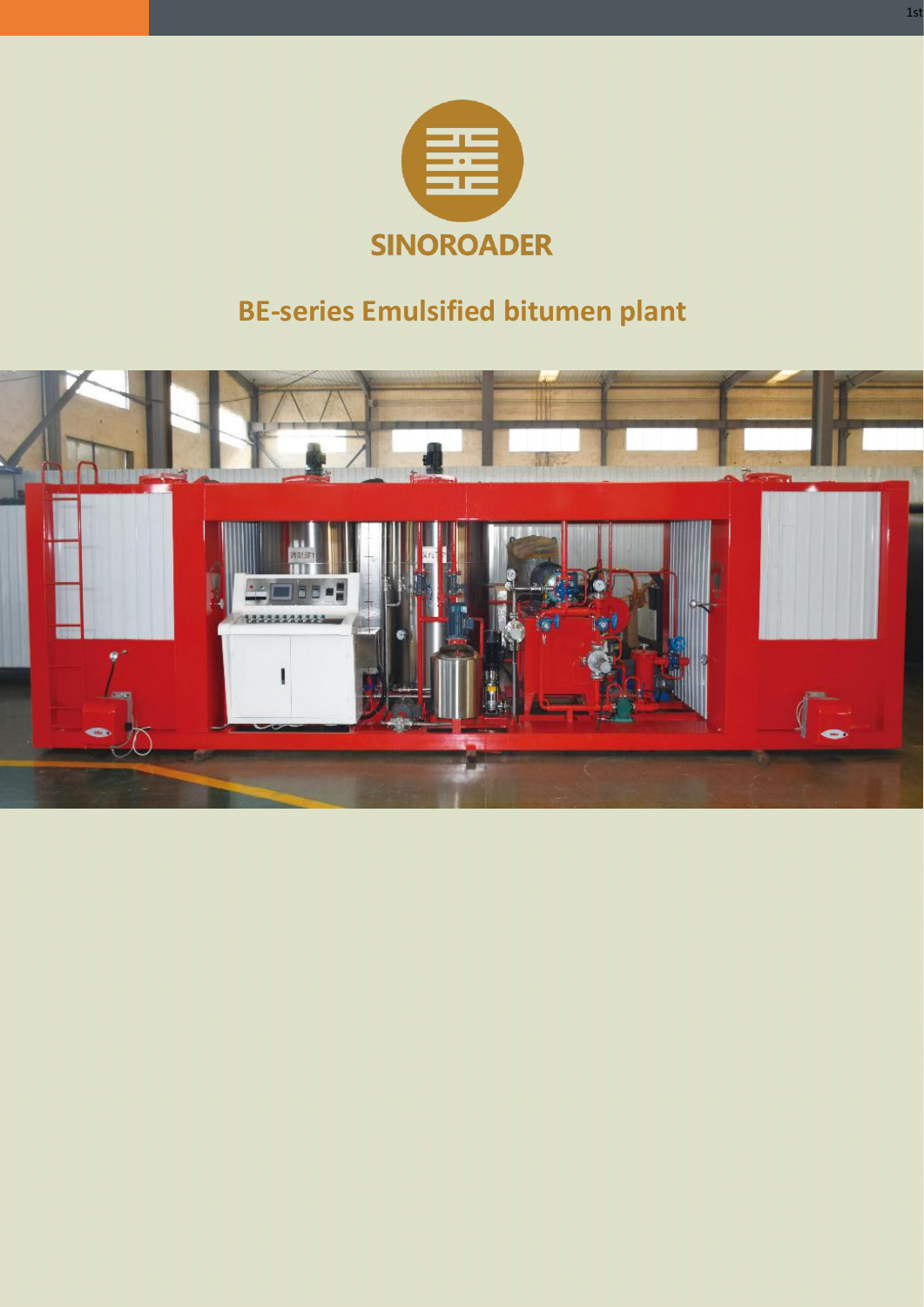

## **Application**

Henan Sinoroader Heavy Industry Corporation is a world-famous road and bridge machinery manufacture, located in Zhengzhou City, Henan Province. Our producing base is located in Weidu District, Xuchang City with factory area over  $18,000$  m<sup>2</sup>. .

Core business includes: road and bridge machinery equipment manufacturing; old equipment alteration; Project construction design & consulting service. Core products series includes: asphalt mixing plant; concrete and stabilized soil mixing plant; road maintenance equipments and material; Bitumen related equipments. Can meet the different needs of different regions, different markets and different customers all over the world.



BE-series Emulsified bitumen plant is the 8<sup>th</sup> generation of bitumen emulsion equipment developed by our company (bitumen emulsion equipment has gain three national patents). Emulsified bitumen that produced by this equipment have wide range of bitumen content and stable property can meet various requirements of different construction technologies and is applied into the express highway constructions and road maintenance projects.

Series product model: BE-6; BE-10 ( Burner heating or hot oil heating optional)

#### **Advantages & Characteristics**

- $\Diamond$  This equipment is settled on a foundation which is convenient for moving to another constructions site and working in the field.
- $\Diamond$  Modular design can be equipped with water heater, heat oil coil heating device and others, which is convenient for site heating.
- $\Diamond$  Two emulsion tanks provide and drain off water in turn for continuous production.



Compressed air drives fluid flow which is governed by pneumatic valve. This design saves human labor and reduces labor intensity.

- $\diamond$  The key part of this plant emulsor (i.e. colloid mill) is equipped with world famous brand. Its special structure of pilot rotors clearance is likely to keep tiny fixed clearance. It is made of special stainless steel with properties of wear resistance and corrosion resistance. Its emulsion fineness is less than 5μm.
- $\Diamond$  Frequency governing motor is used to control the rotation speed of bitumen pump. Emulsion flow rate is regulated by valve (displayed by the flow meter). By the above means, bitumen content in emulsified bitumen (ratio of bitumen to water) can be accurately and stably controlled.
- $\Diamond$  Thermal oil heating system is equipped thermal oil connector to heats water tank and warms all the pumps before production, which is easy and convenient to replace baking with blowtorch.
- $\Diamond$  Thermal oil heating system realized automatic temperature controlling.
- $\lozenge$  All the parts contacting the emulsion are made of qualified stainless steel with good anti-corrosion property to suit for production process of various kinds of emulsified bitumen.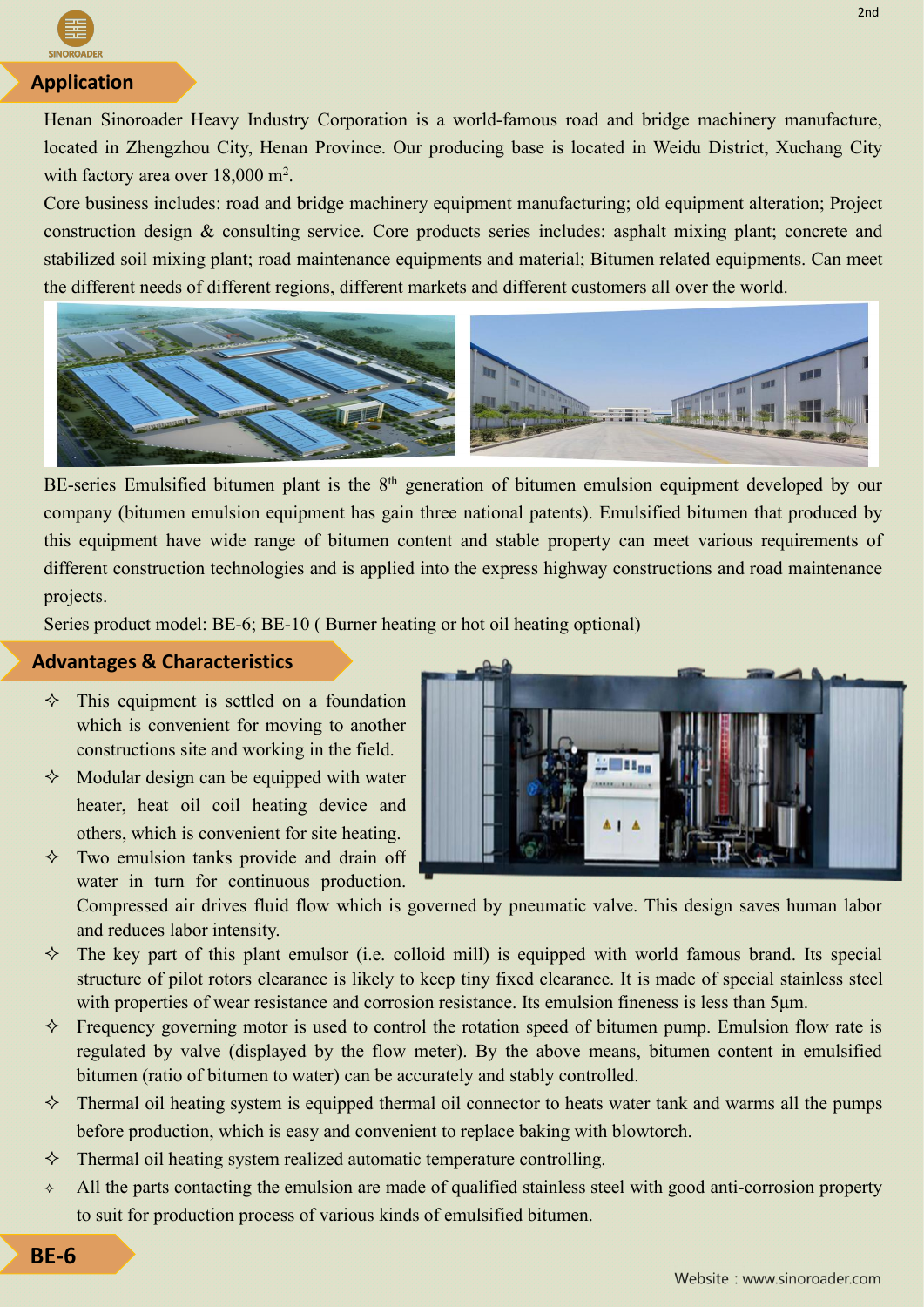| No.            | <b>Name</b>                                         | <b>Model</b>                                         | Qty.           | <b>Remarks</b>                                                                           |
|----------------|-----------------------------------------------------|------------------------------------------------------|----------------|------------------------------------------------------------------------------------------|
|                | Milling machine                                     | JM-140                                               | 1              | Stainless steel 316L material, motor15kW                                                 |
| $\overline{2}$ | Central control system                              | <b>PLC</b>                                           | $\mathbf{1}$   | Including PLC (Siemens brand), inverter and other<br>electrical appliances for Schneider |
| $\mathbf{3}$   | <b>Emulsion</b> special<br>flowmeter                |                                                      | $\mathbf{1}$   | Signal remote transmission, on-site display,<br>anti-corrosion                           |
| $\overline{4}$ | bitumen special flowmeter                           |                                                      | $\mathbf{1}$   | Signal remote transmission Insulation jacket                                             |
| 5              | Shell and tube heat<br>exchanger                    |                                                      | $\mathbf{1}$   | External heat transfer oil heating                                                       |
| $\overline{7}$ | bitumen pump                                        | Three screw insulation<br>pump, 3.5m <sup>3</sup> /h | $\mathbf{1}$   | Shanggui Pump Industry, Motor 3 kW                                                       |
| 8              | Lotion pump                                         | Stainless steel multistage<br>pump                   | $\mathbf{1}$   | Southern Pump Industry 2.2 kW                                                            |
| 9              | Hot water pump                                      | 0.75KW,10 m <sup>3</sup> /h                          | $\mathbf{1}$   | $0.75$ kW                                                                                |
| 10             | Emulsifier pump                                     | 5m <sup>3</sup> /h Stainless steel<br>gear pump      | $\mathbf{1}$   | Motor 1.5kW                                                                              |
| 11             | Heat transfer oil heating<br>tube                   | 15kw                                                 | $\overline{2}$ | 30 kW                                                                                    |
| 12             | Heat transfer oil<br>circulation pump               | $6 \text{ m}^3/h$                                    | $\mathbf{1}$   | Lijiu Motor 1.5                                                                          |
| 13             | Finished pump                                       | $10m^3/h$                                            | $\mathbf{1}$   | Insulation gear pump                                                                     |
| 14             | Water heating tank                                  | 4.5m <sup>3</sup>                                    | $\mathbf{1}$   |                                                                                          |
| 15             | Bitumen heating tank                                | 4.5m <sup>3</sup>                                    | $\mathbf{1}$   |                                                                                          |
| 16             | <b>Emulsion</b> tank                                | Φ1200×1830                                           | $\overline{2}$ | 304 stainless steel, 2.0mm thick                                                         |
| 17             | <b>Emulsion tank heating</b>                        |                                                      | $\mathbf{1}$   | 304 stainless steel pipe                                                                 |
| 18             | <b>Emulsion mixing</b>                              | Double stirring                                      | $\overline{2}$ | 304 stainless steel, 1.1 kW 2 sets                                                       |
| 19             | <b>Emulsion</b> line                                | Φ32X2.5                                              | $\mathbf{1}$   | PPR\304 stainless steel                                                                  |
| 20             | Bitumen, clean water,<br>finished pipelines, valves |                                                      | $\mathbf{1}$   | Carbon steel                                                                             |
| 21             | Filter                                              |                                                      | $\mathbf{1}$   | self made                                                                                |
| 22             | <b>Emulsifier dilution tank</b>                     | <b>Stainless steel</b>                               | $\mathbf{1}$   | With a stirrer for a long time motor 1.5 kW                                              |
| 23             | Cleaning system                                     |                                                      | $\mathbf{1}$   | Emulsion over-flow part cleaning                                                         |
| 24             | Tool consumables                                    |                                                      | $\mathbf{1}$   |                                                                                          |

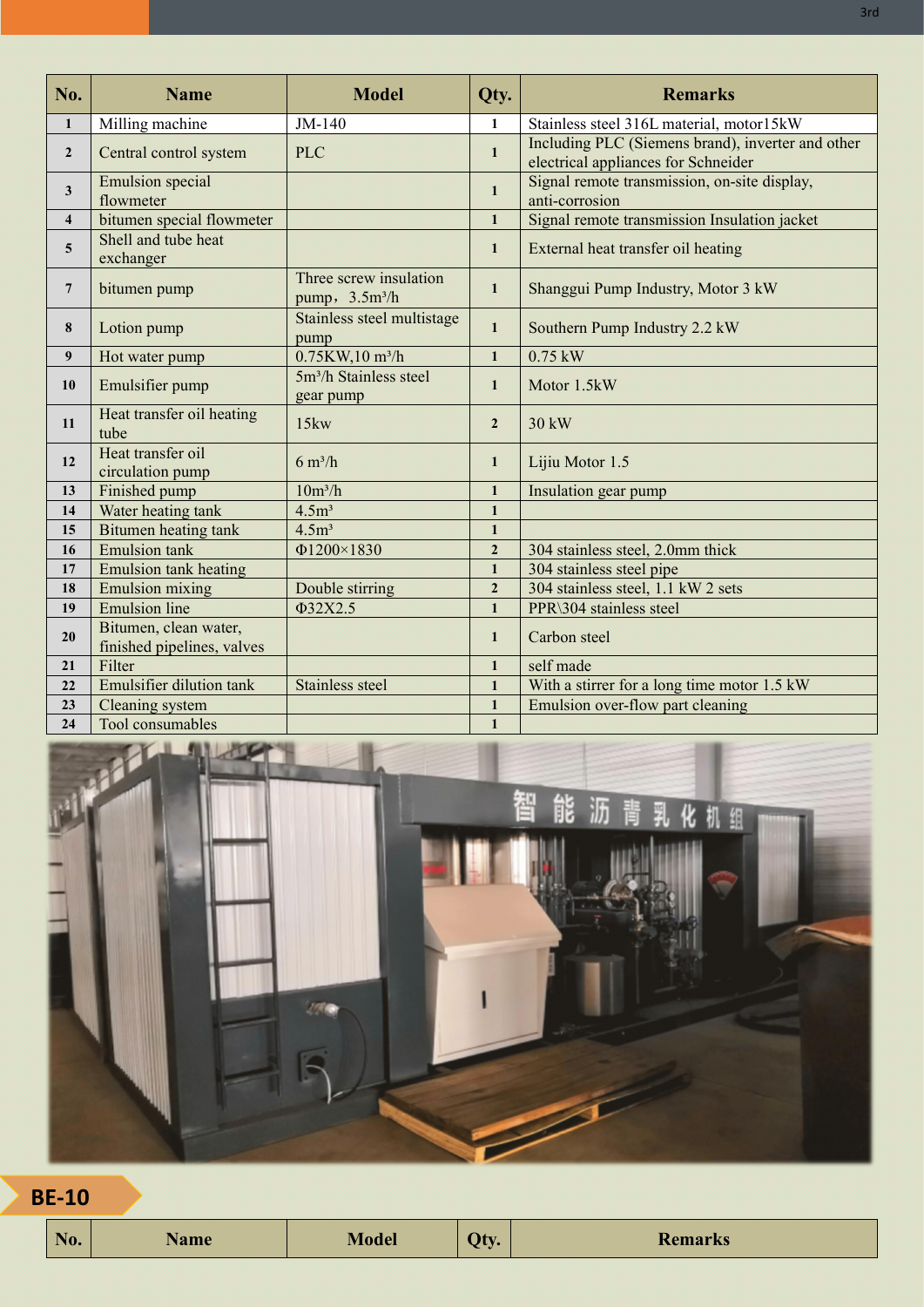SINOROADE

|                         | Milling machine                                     | 3-stage 18-layer shear<br>mill                       | 1              | Stainless steel 316L material, motor 22 kW                                               |  |
|-------------------------|-----------------------------------------------------|------------------------------------------------------|----------------|------------------------------------------------------------------------------------------|--|
| $\overline{2}$          | Central control system                              | <b>PLC</b>                                           | $\mathbf{1}$   | Including PLC (Siemens brand), inverter and other<br>electrical appliances for Schneider |  |
| 3                       | <b>Emulsion</b> special<br>flowmeter                |                                                      | $\mathbf{1}$   | Signal remote transmission, on-site display,<br>anti-corrosion                           |  |
| $\overline{\mathbf{4}}$ | bitumen special flowmeter                           |                                                      | $\mathbf{1}$   | Signal remote transmission Insulation jacket                                             |  |
| 5                       | Shell and tube heat<br>exchanger                    |                                                      | $\mathbf{1}$   | External heat transfer oil heating                                                       |  |
| $\overline{7}$          | bitumen pump                                        | Three screw insulation<br>pump, 4.2m <sup>3</sup> /h | $\mathbf{1}$   | Shanggui Pump Industry, Motor 3 kW                                                       |  |
| 8                       | Lotion pump                                         | Stainless steel<br>multistage pump                   | $\mathbf{1}$   | Southern Pump Industry 2.2 kW                                                            |  |
| 9                       | Hot water pump                                      | 0.75KW, 10 m <sup>3</sup> /h                         | $\mathbf{1}$   | $1.1 \text{ kW}$                                                                         |  |
| 10                      | Emulsifier pump                                     | 5m <sup>3</sup> /h Stainless steel<br>gear pump      | $\mathbf{1}$   | Motor 2.2 kW                                                                             |  |
| 11                      | Heat transfer oil heating<br>tube                   | 15kw                                                 | $\overline{2}$ | $30 \text{ kW}$                                                                          |  |
| 12                      | Heat transfer oil<br>circulation pump               | $6 \text{ m}^3/h$                                    | $\mathbf{1}$   | Lijiu Motor 1.5                                                                          |  |
| 13                      | Finished pump                                       | $12 \text{ m}^3/\text{h}$                            | $\mathbf{1}$   | Insulation gear pump                                                                     |  |
| 14                      | Water heating tank                                  | 5m <sup>3</sup>                                      | $\mathbf{1}$   | BTL20 burner heating                                                                     |  |
| 15                      | Bitumen heating tank                                | 1470×2120×2200                                       | $\mathbf{1}$   | BTL20 burner heating                                                                     |  |
| 16                      | <b>Emulsion</b> tank                                | Φ1200×1830                                           | $\overline{2}$ | 304 stainless steel, 2.0mm thick                                                         |  |
| 17                      | <b>Emulsion tank heating</b>                        |                                                      | $\mathbf{1}$   | 304 stainless steel pipe                                                                 |  |
| 18                      | <b>Emulsion mixing</b>                              | Double stirring                                      | $\overline{2}$ | 304 stainless steel, 1.1 kW 2 sets                                                       |  |
| 19                      | <b>Emulsion</b> line                                | $\Phi$ 32X2.5                                        | $\mathbf{1}$   | PPR\304 stainless steel                                                                  |  |
| 20                      | Bitumen, clean water,<br>finished pipelines, valves |                                                      | $\mathbf{1}$   | Carbon steel                                                                             |  |
| 21                      | Filter                                              |                                                      | $\mathbf{1}$   | self made                                                                                |  |
| 22                      | <b>Emulsifier dilution tank</b>                     | Stainless steel                                      | $\mathbf{1}$   | With a stirrer for a long time motor 1.5 kW                                              |  |
| 23                      | Cleaning system                                     |                                                      | $\mathbf{1}$   | Emulsion over-flow part cleaning                                                         |  |
| 24                      | Tool consumables                                    |                                                      | $\mathbf{1}$   |                                                                                          |  |
|                         |                                                     |                                                      |                |                                                                                          |  |



**Production Process**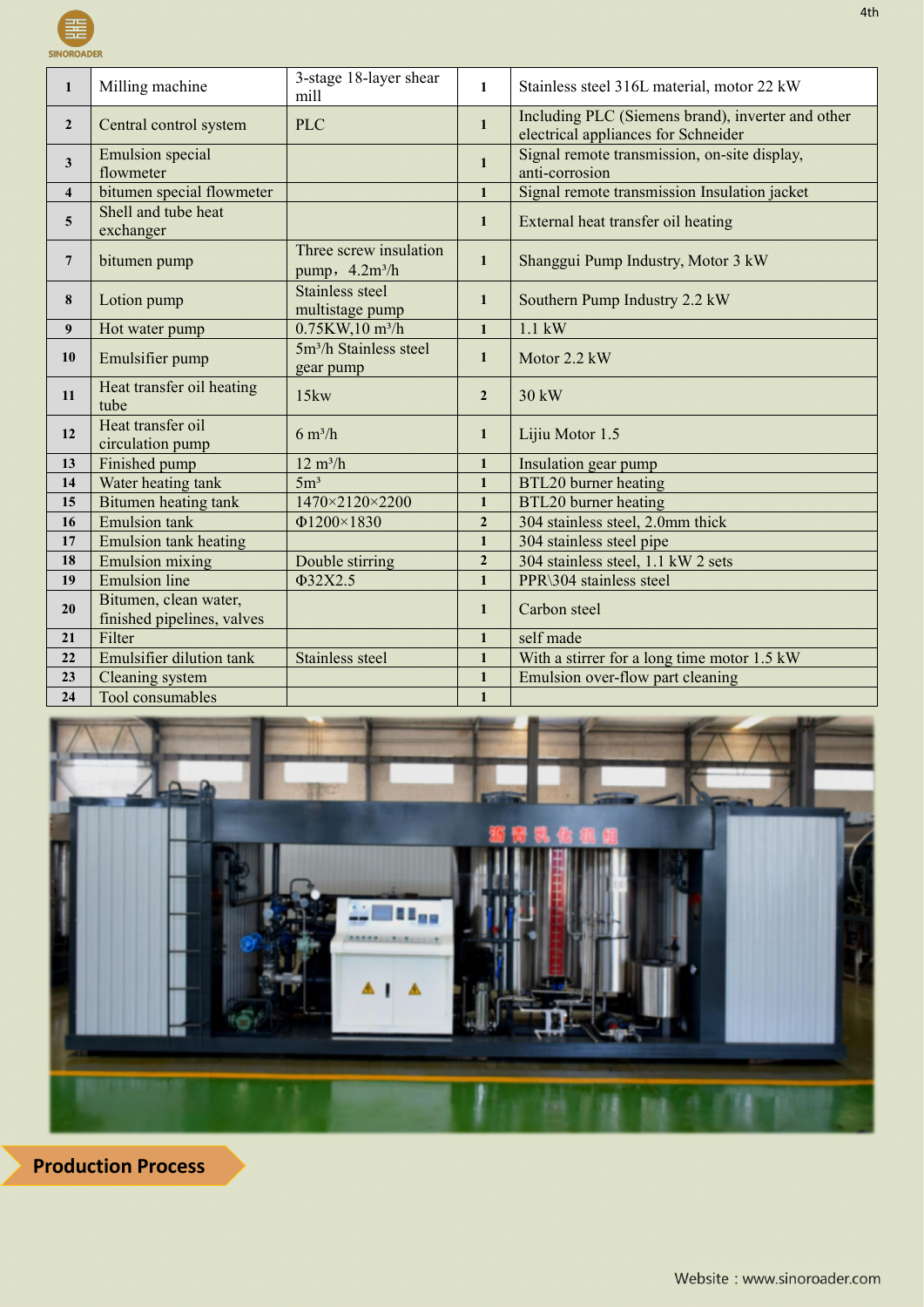

- $\triangleright$  The cooling water for production is pumped by immersible pump into the water tank; It is heated by heat oil coil in the tank, detected and temperature controlled in real time
- $\triangleright$  The heated water is pumped into the emulsion tank A or B by water pump; at the same time of filling water, the emulsifier is filled into the emulsion tank;
- $\triangleright$  After evenly stirring, the proportioned emulsion in emulsion tank A or B is drained out by the emulsion pump, goes through the metering device at a certain flow rate then into the colloid mill;
- $\triangleright$  The asphalt pump is driven by the convertor motor to pump hot asphalt from the asphalt tank to the emulsifier, at the same time some emulsion going into emulsifier for emulsification in the emulsifier;
- $\triangleright$  Sampling and inspecting the asphalt content and fineness, adjust the ration of asphalt and emulsion so as to produce qualified emulsified asphalt;
- $\triangleright$  The finished emulsified asphalt goes out of the colloid mill then into the storage tank;

## **Structure & Components**

#### **Water system**

It consists of water boiler, soap tank A, soap tank B, and heat exchanger.

#### **Soap Solution System**

It consists of soap tanks, solution pump, glass rotameter, electrical regulating valve and manual modulation valve.

#### **bitumen Supply System**

It is consisted of bitumen pump, bitumen hose (heat resistant rubber hose or stainless steel bellow) and bitumen tank.

#### **Emulsion System**

It includes colloid mill, sampling valve and heat exchanger.

## **Heat Exchanging System**

This system includes heat exchanger, emulsified bitumen discharging



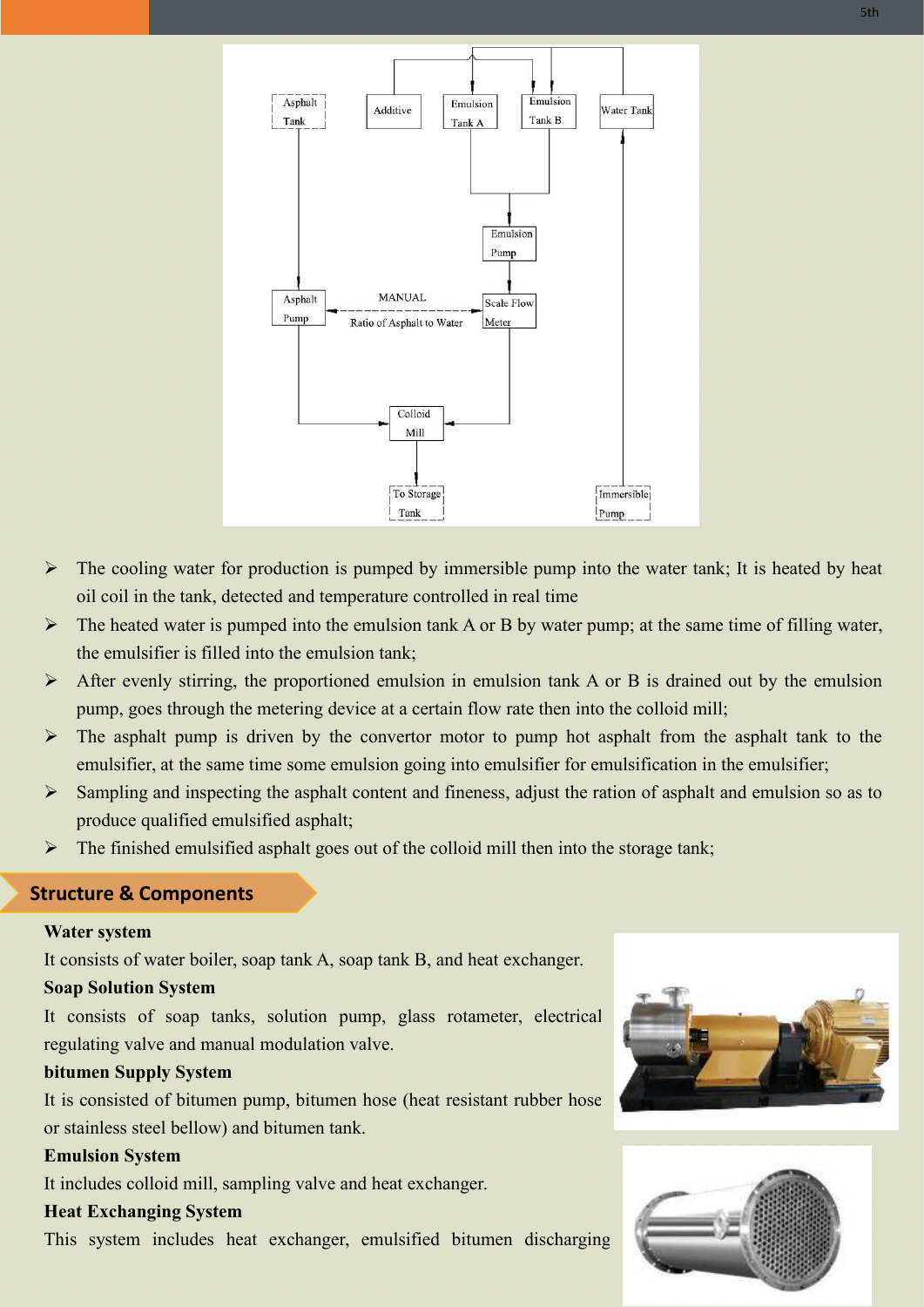pipeline, water boiler, immersible pump (or sewage pump) and cooling water inlet and outlet.

# **Thermal Oil System**

This is a closed system. Driven by thermal oil pump, the hear oil flows through electrical heating tank, bitumen

pump, laminated tube, mill, and finally the thermal oil pump. In front of the thermal oil pump inlet, an expansion tank for heat oil storage and makeup places above the plant body; blow down valve and the overflow port of expansion tank locate at the bottom of the plant body.

This system applies automatic heat oil temperature control by the electrical heating tank with a thermometer to preheat every pump before working, substituting for gasoline torch heating, which reduces the labors and makes this process easier and faster.

## **Electrical Control System**

It includes two systems: manual control and automatic control. Auto control system automatically controls the liquid level, soap solution flow rate and bitumen content, which performs independently and with no interactions.

**Liquid level control:** automatic water charging, automatic water discharging by turn, emulsifier and acid charging manually, manual stirring;

**Soap solution flow rate control:** keep solution flow rate in constancy automatically;

**bitumen content control**: automatically keep the bitumen content at setting values.

A routine process once every operation is to set the parameters of

emulsified bitumen content and productivity; solution flow rate and bitumen content will automatically changed according to the above mentioned two parameters.